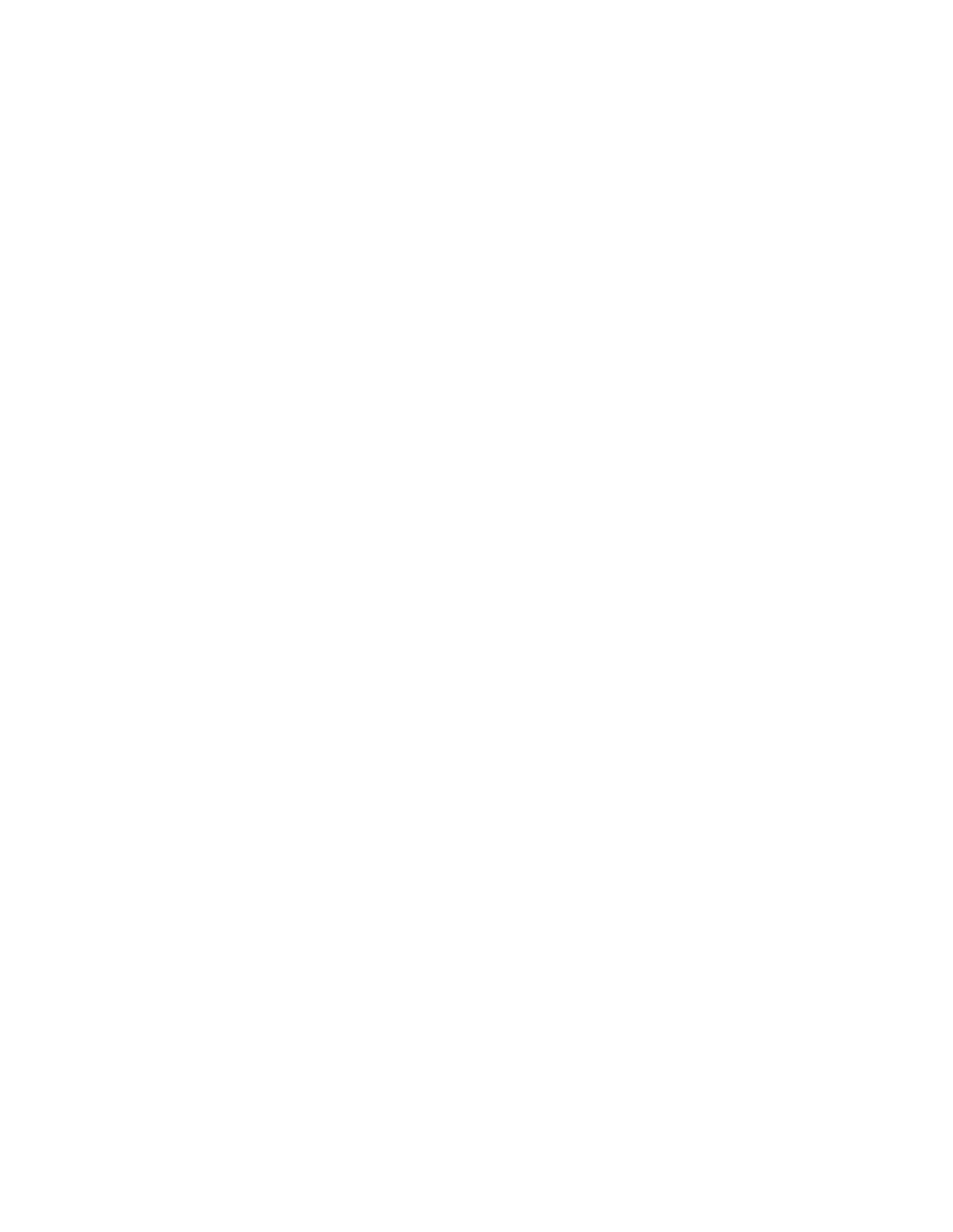## *4.3* Results *and Discussion*

The four cables in the MV grid, which are beyond their limits, are relieved with a BESS and economically assessed. The results are showed in Fig. 4 for rural areas (a-c) as well as for urban areas (d-f).

BESS 1 (x) with a capacity of 1400 kWh is only competitive in a few cases, despite the long distance (17.62 km) of cable reinforcement that it avoids. Especially in urban areasthis scenario only appears when storage costs are falling rapidly and grid reinforcement costs are high. If both remain in the base scenario, this BESS would only be worthwhile in 2030.

BESS 2 (0) with a capacity of 1100 kWh, on the other hand, is not competitive with conventional grid reinforcement. This is because the distance of the cable to be extended is only 6.66 km. Even in urban areas and in the best case for storage (year 2030, subplot d) the costs are identical.

The two storage systems with the least capacity required, BESS 3  $\Box$  and BESS 4 (+), are in all cases competitive with conventional grid expansion. Due to the low capacity (100 kWh each) and the relatively long cable distances (12.45 km and 15.37 km), these BESSs are cheaper even with slightly decreasing storage costs and in rural areas.



*Fig. 4. Classification of the four battery energy storage systems avoiding grid reinforcement in the economic correlation. Subplots a) to c) for rural areas and subplots d) to f) for urban areas.*

### **5. CONCLUSION AND OUTLOOK**

This study shows an economic analysis to what extent storage systems can be an alternative to conventional grid reinforcement. Current and predicted costs for storage systems are compared with the costs for cable replacement in the MV grid and correlations are derived. Accurate co-simulations of storage systems and the distribution grids allow these cost scenarios to be applied to use cases.

An economic analysis of storage systems is conducted for BESSs capacities in a range between a few 100 kWh up to some MWh. Three scenarios are derived from the available data. The results show that between 2020 and 2030 the specific energy costs decrease about 38.5 % from 468 \$/kWh to 288 \$/kWh in a base scenario. To describe each scenario by a cost function, curvefittings are performed.

The four investigated cases of cables extensions can be avoided by integrating BESS with a peak shaving strategy in the distribution grid. Therefore, the storage capacity is determined with an iterative procedure considering the loads at the positions with grid reinforcement.

The results show, that mainly in urban areas, BESSs can be competitive with conventional grid reinforcement now and even more in 2030. Especially, if small storage capacities are necessary to avoid grid reinforcement, grid operators should consider the possibility of a BESS integration.

#### *5.1* Outlook

In future studies, ancillary services, such as frequency containment reserve, can be assigned to the BESS with the aim of making it more competitive. In addition to an economic analysis, an ecological assessment would allow a more precise investigation of the differences between conventional grid reinforcement and BESSs installation.

Furthermore, smart charging strategies or the potential of Vehicle-2-Grid at residential as well as public charging locations can be used to reduce the stress on the distribution grid resulting from a high EV-share. The simulation tools presented in this study might be used to investigate the effect of these strategies on the distribution grid.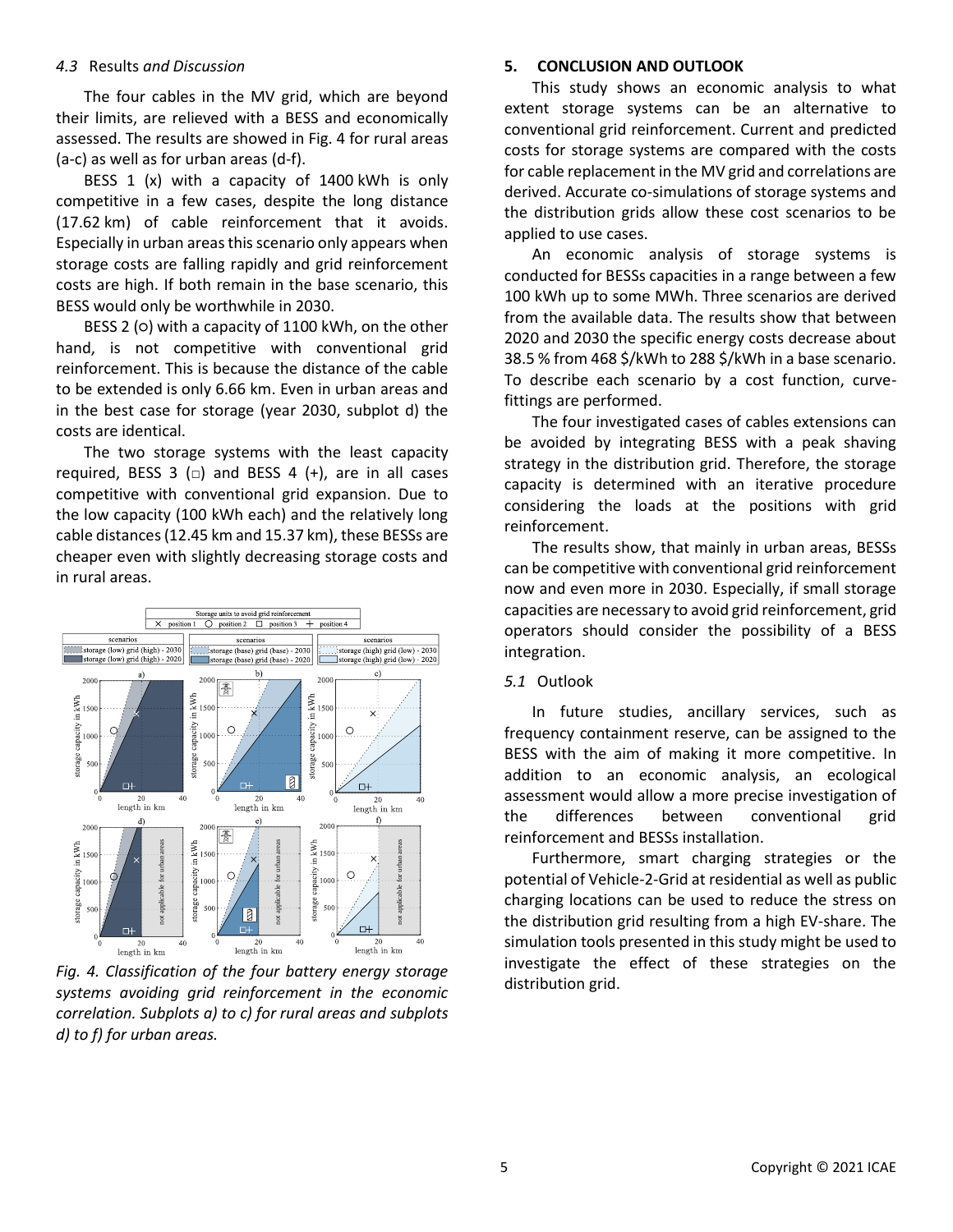## **ACKNOWLEDGEMENT**

This publication was financially supported by the German Federal Ministry for Economic Affairs and Energy within the research project open\_BEA (Grant No. 03ET4072), managed by Project Management Jülich. The responsibility for this study rests with the authors.

# **AUTHOR CONTRIBUTIONS**

**Daniel Kucevic:** Conceptualization, Methodology, Software, Investigation, Writing - Original Draft **Rebecca Meißner:** Methodology, Software, Formal analysis, Writing – Original Draft, Visualization **Andreas Jossen:** Writing - Review & Editing, Supervision **Holger Hesse:** Methodology, Writing - Review & Editing, Supervision

# **REFERENCES**

- [1] Stecca M, Ramirez Elizondo L, Batista Soeiro T, Bauer P, Palensky P. A Comprehensive Review of the Integration of Battery Energy Storage Systems into Distribution Networks. IEEE Open J. Ind. Electron. Soc. 2020:1.
- [2] Resch M, Bühler J, Klausen M, Sumper A. Impact of operation strategies of large scale battery systems on distribution grid planning in Germany. Renewable and Sustainable Energy Reviews 2017;74:1042–63.
- [3] Crozier C, Morstyn T, McCulloch M. The opportunity for smart charging to mitigate the impact of electric vehicles on transmission and distribution systems. Applied Energy 2020;268:114973.
- [4] Brinkel N, Schram WL, AlSkaif TA, Lampropoulos I, van Sark W. Should we reinforce the grid? Cost and emission optimization of electric vehicle charging under different transformer limits. Applied Energy 2020;276:115285.
- [5] Das CK, Bass O, Kothapalli G, Mahmoud TS, Habibi D. Overview of energy storage systems in distribution networks: Placement, sizing, operation, and power quality. Renewable and Sustainable Energy Reviews 2018;91:1205–30.
- [6] Schmidt O, Hawkes A, Gambhir A, Staffell I. The future cost of electrical energy storage based on experience rates. Nat. Energy 2017;6:17110.
- [7] Rubino L, Capasso C, Veneri O. Review on plug-in electric vehicle charging architectures integrated with distributed energy sources for sustainable mobility. Applied Energy 2017;207:438–64.
- [8] Kucevic D, Englberger S, Sharma A, Trivedi A, Tepe B, Schachler B et al. Reducing grid peak load through the coordinated control of battery energy

storage systems located at electric vehicle charging parks. Applied Energy 2021;295:116936.

- [9] Kucevic D, Tepe B, Englberger S, Parlikar A, Mühlbauer M, Bohlen O et al. Standard battery energy storage system profiles: Analysis of various applications for stationary energy storage systems using a holistic simulation framework. Journal of Energy Storage 2020;28:101077.
- [10] Naumann M, Truong CN, Schimpe M, Kucevic D, Jossen A, Hesse HC. SimSES: Software for technoeconomic Simulation of Stationary Energy Storage Systems. In: International ETG Congress 2017: Die Energiewende blueprints for the new energy age proceedings November 28-29, 2017, World Conference Center, Bonn. Berlin, Offenbach: VDE Verlag; 2017, p. 442–447.
- [11] Zakeri B, Syri S. Electrical energy storage systems: A comparative life cycle cost analysis. Renewable and Sustainable Energy Reviews 2015;42:569–96.
- [12] Frankel D, Kane S, Tryggestad C. The new rules of competition in energy storage. [August 19, 2021]; Available **from:** https://www.mckinsey.com/industries/electricpower-and-natural-gas/our-insights/the-newrules-of-competition-in-energy-storage.
- [13] Figgener J, Stenzel P, Kairies K-P, Linßen J, Haberschusz D, Wessels O et al. The development of stationary battery storage systems in Germany – A market review. Journal of Energy Storage 2020;29:101153.
- [14] Hawaiian Electric Companies. Book 3 of 4. In: The Honorable Chair and Members of the Hawaii Puvlic Utilities Commision, editor. PSIPs Update Report. Honolulu; 2016.
- [15] Badeda J, Meyer J, Sauer DU. Modeling the influence of installed battery energy storage systems on the German frequency containment reserve market. In: Schulz D, editor. NEIS 2017: Conference on Sustainable Energy Supply and Energy Storage Systems Hamburg, 21-22 September 2017. Berlin: VDE VERLAG GMBH; 2018, p. 315–321.
- [16] Hledik R, Chang J, Pfeifenberger J, Lueken R, Pedtke JI, Vollen J. The Economic Potential for Energy Storage in Nevada. [August 26, 2021]; Available from: https://www.brattle.com/news-andknowledge/publications/the-economic-potentialfor-energy-storage-in-nevada.
- [17] Tsiropoulos I, Tarvydas D, Lebedeva N. Li-ion batteries for mobility and stationary storage